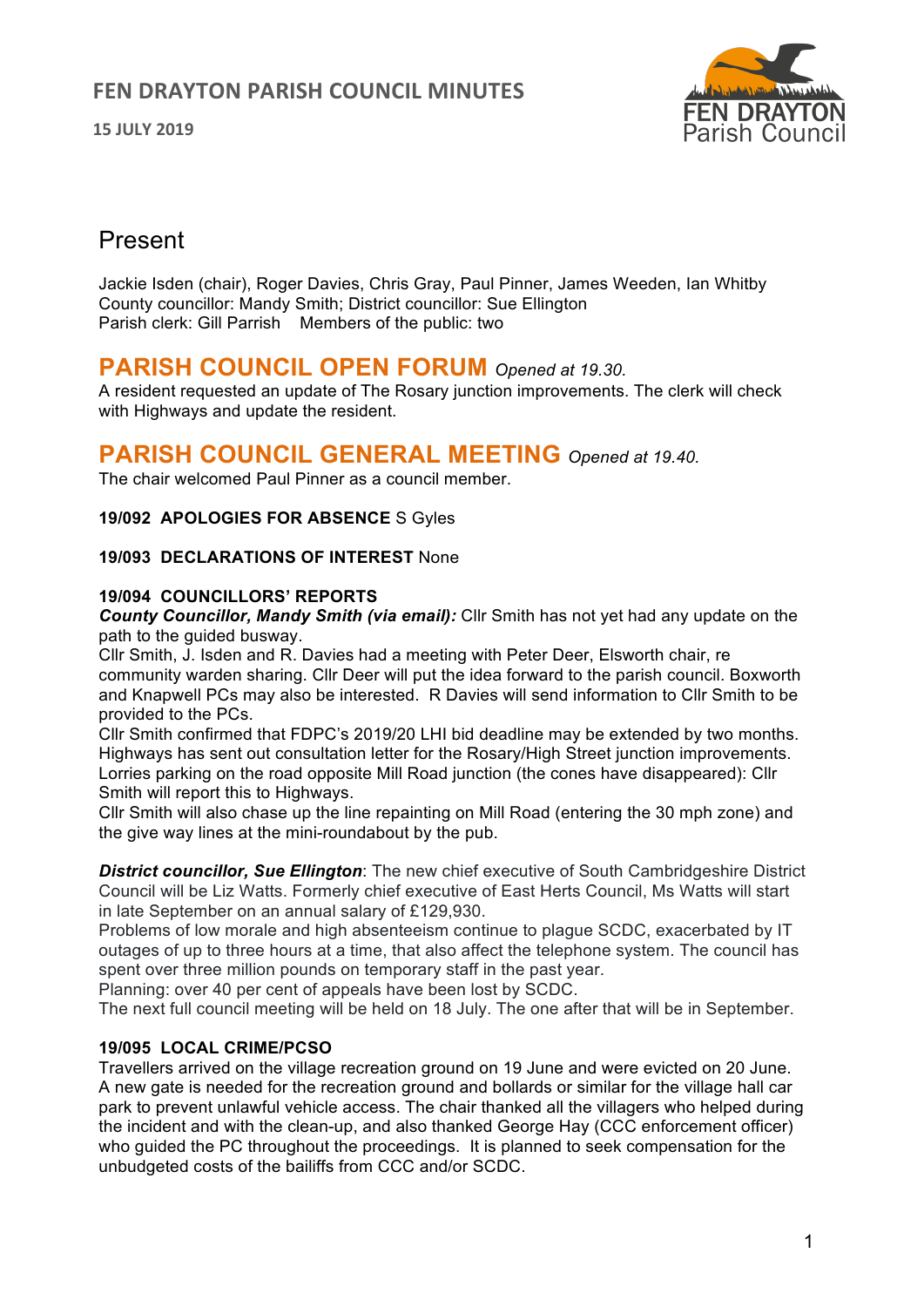

There has been more vandalism on the nature reserve. The police would like everyone to be vigilant and report suspicious activity direct to PCSO Tom Baugh:

thomas.baugh@cambs.pnn.police.uk, or to the parish clerk. The message has been circulated, at the request of the police, via Facebook and the Fen Drayton Focus.

#### **19/096 MINUTES OF THE LAST MEETING**

The June minutes were proposed, seconded and unanimously approved with one amendment to Item 19/087 (C Gray's name deleted as she was unable to attend the meeting with Caloo).

#### **19/097 ACTIONS FROM PREVIOUS MEETINGS (***unless a separate agenda item)*

19/006 Tree survey – email from SCDC re training day on 15 August. The handyman would be the best person to attend if he's available. **ACTION: clerk**

19/047 Community warden – see also Cllr Smith report. Need 15 clients to make viable. FDPC can fund with £2000 per annum from the Town Lands charity. R Davies will design a leaflet for a house-to-house drop, and the scheme will also be promoted through the community café and the village magazine and Facebook. **ACTION: R Davies**

19/066 A14 legacy fund – no update yet though the chair and clerk have chased.

19/088 Email from Matthew Berry, bpha, replying to questions arising from the

presentation at the village meeting. SCDC has looked at the rented/joint ownership split again and says it is correct. A landscape designer will be instructed when the planning application is made. The chair has asked for some points to be looked at again and then a meeting to discuss. Residents are welcome to call Matthew Berry if they have any questions. 19/090 Village hall clock repair – the clerk is waiting for a date to meet the electrician on site. 19/091 Community cafe trust – moved to September's agenda as S Gyles on holiday.

## **19/098 CORRESPONDENCE RECEIVED**

- 1. Email from CCC re power supplier for street lighting (see 19/103)
- 2. Email from Fenstanton VE Day 2020 committee (see 19/105)
- 3. Email from bpha in response to Cootes Lane residents' questions (see 19/097)
- 4. Email re tree warden training day (see 19/099)
- 5. Email from Highways re Rosary junction upgrade (see 19/097)

#### **19/099 VILLAGE/GROUNDS MAINTENANCE & SECURITY**

- Springhill poo bin relocation. No update as yet.
- Verge cutting the parish council is now doing this instead of CCC.
- Bowls green hedge has now been trimmed.
- Report of overgrown footpath between Oaktree Rd and reserve. RSPB has dealt.
- Recreation ground gate replacement quotations to be obtained. **ACTION: P Pinner**
- Village hall car park bollards/other to prevent vehicles entering field quotations to be obtained. **ACTION: clerk**
- Bridge near lock-up renovation completed. The PC agreed that the railings by the lock-up and brook should be repainted by the handyman. **ACTION: clerk**
- Brown's Lane footbridge deck needs attention as it is slippery when wet the clerk has reported this to CCC.
- Purchase of mower to be moved to September's agenda. **ACTION: clerk**
- Trees in parish fields crown lifting. The PC has a quotation from RH Landscapes. Clerk to ask Atlas to provide a quotation as well. **ACTION: clerk**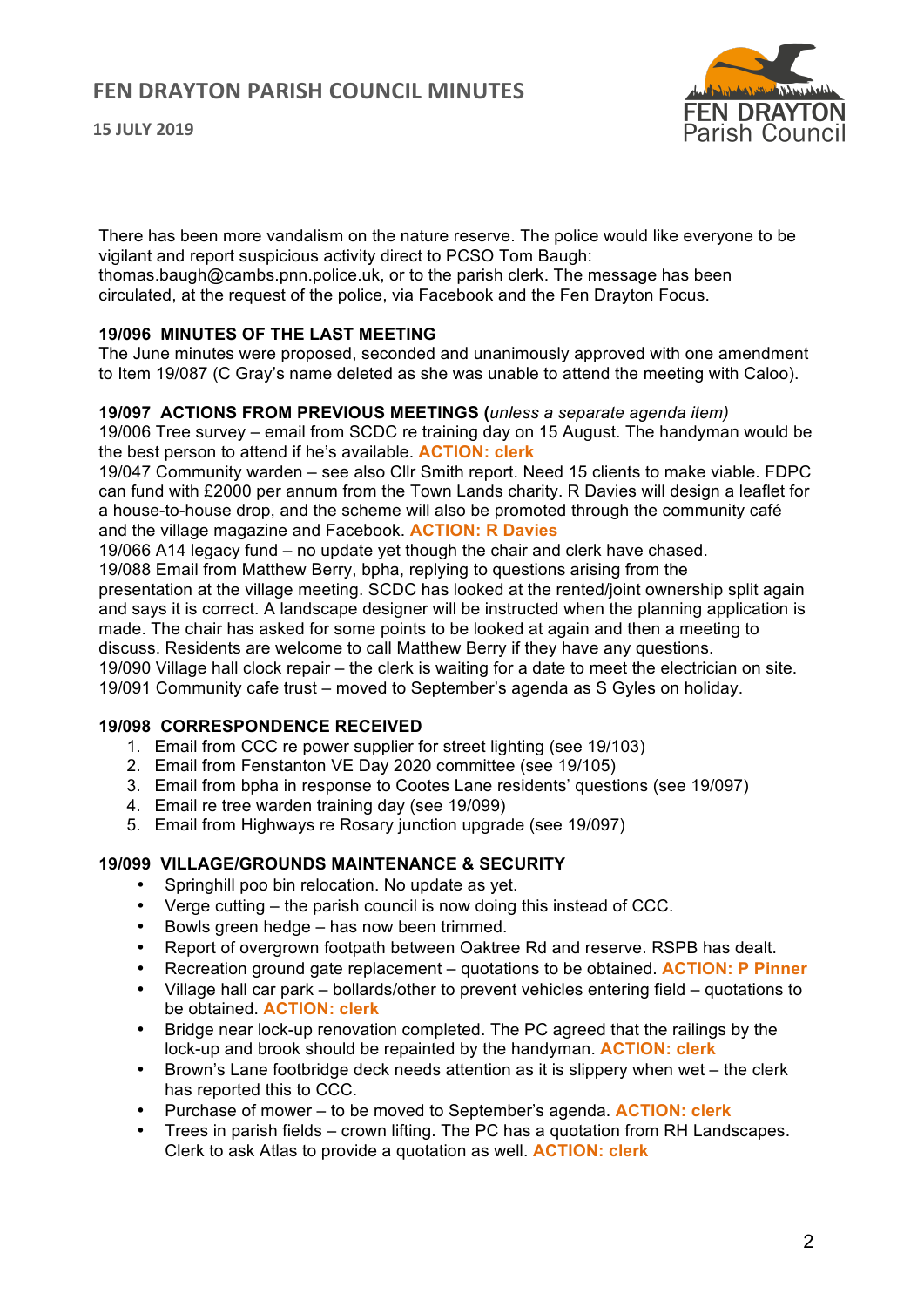**15 JULY 2019**



#### **19/100 VILLAGE SURVEY ANALYSIS**

The PC unanimously agreed to put the survey results on the website **ACTION: clerk.** An extraordinary meeting will be held to discuss the survey results. Need to set up a Doodle poll to find out the earliest date everyone can meet. **ACTION: J Weeden.** R Davies to supply the village hall info to C Gray for the committee meeting next Monday. **ACTION: R Davies.**

### **19/101 TOWN LANDS, TENNIS & BOWLS CLUB LEASES**

The PC considered the quotation of £750 per item for renewing the tennis and bowls club leases too high. R Davies will update the lease amendments suggested by the tennis club and produce a renewal draft for the PC's approval. **ACTION: R Davies.**

#### **19/102 INSURANCE FOR VILLAGE ASSETS**

The current valuation is fine. Awaiting A14 Legacy Fund grant decision before updating the insurer with any new figures.

### **19/103 STREET LIGHTING**

Cambridgeshire County Council's Highways and Community Infrastructure Committee approved the withdrawal of services for managing street lighting energy for district and parish council street lights from October 2019. Individual parishes will be responsible for sourcing their own electricity provider. Need to get three quotations from electricity providers. **ACTION: P Pinner and clerk.**

#### **19/104 LHI FUNDING 2020/21**

Fen Drayton will review the options for a LHI application once the outcome of the bid for a 40 mph limit along Mill Road via an A14 Legacy Fund grant has been received.

## **19/105 VE DAY 2020 CELEBRATIONS**

Fenstanton PC has emailed its provisional programme of events for the celebrations to mark the  $75<sup>th</sup>$  anniversary of VE day in 2020. J Isden and the chair will attend a meeting in Fenstanton on 29 July. **ACTION: J Isden and clerk.**

#### **19/106 CPR TRAINING** (JI)

Hearts Matter – CPR training/demo. All in favour of booking an evening session in the village hall. **ACTION: J Isden.**

#### **19/107 PLANNING**

#### **New applications:**

| S/1914/19/FL | Erection of single dwelling + garage | 14 Cootes Lane |
|--------------|--------------------------------------|----------------|
| S/2005/19/FL | Replacement conservatory roof        | 38 Cootes Lane |
| S/2193/19/FL | Erection of dwelling                 | 13 Park Lane   |

## **SCDC decision notices – permission granted**

S/1731/19/VC Variation of condition 11 27 Cootes Lane

## **The Rosary/High Street junction**

The prohibition of waiting order is out for consultation as per letter (via email) from Highways Policy and Regulation).